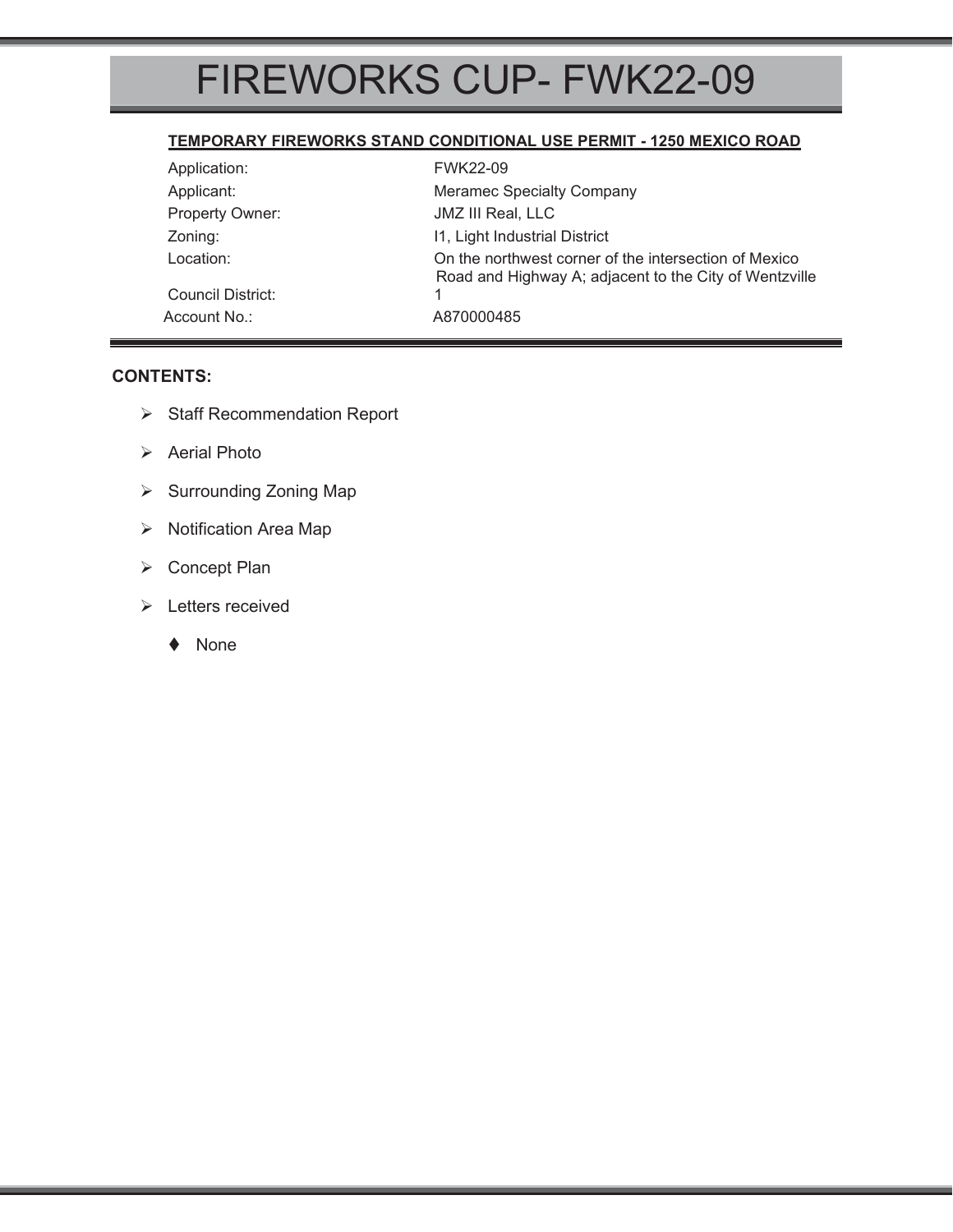#### **STAFF RECOMMENDATION**

**To:** County Planning & Zoning Commission **Prepared by:** Mark Price Jr, AICP, CFM **Application No.:** FWK 22-09 **Date:** March 8, 2022

#### **BACKGROUND**

| Owner:                                 | <b>JMZ III Real LLC</b>                                                                                                    |  |  |
|----------------------------------------|----------------------------------------------------------------------------------------------------------------------------|--|--|
| Applicant:                             | <b>Meramec Specialty Company</b>                                                                                           |  |  |
| Requested<br>Action:                   | A conditional use permit (CUP) for a temporary fireworks stand                                                             |  |  |
| Location:                              | 1250 Mexico Road (Zisser Tire); on the northwest corner of Mexico<br>Road and Highway A, adjoining the City of Wentzville. |  |  |
| Size:                                  | 3.84 acres                                                                                                                 |  |  |
| Zoning District:                       | 11, Light Industrial District                                                                                              |  |  |
| <b>Current Land Use:</b>               | Commercial                                                                                                                 |  |  |
| المتحال المتعمل اللهيم متحاوله المراكز |                                                                                                                            |  |  |

Adjacent Land Use and Zoning:

|                         | <b>Direction</b>                                                                                                                              | <b>Zoning</b>                       | <b>Land Use</b>                      |  |
|-------------------------|-----------------------------------------------------------------------------------------------------------------------------------------------|-------------------------------------|--------------------------------------|--|
|                         | <b>North</b>                                                                                                                                  | A, Agricultural District            | Agricultural (hay field)             |  |
|                         | South                                                                                                                                         | Incorporated, City of<br>Wentzville | Industrial (outdoor<br>storage yard) |  |
|                         | East                                                                                                                                          | 11, Light Industrial District       | Industrial (outdoor<br>storage yard) |  |
|                         | West                                                                                                                                          | A, Agricultural District            | Single-family Residential            |  |
| Zoning History:         | This property has been zoned 11, Light Industrial District, since 1959<br>with the inception of County zoning.                                |                                     |                                      |  |
| <b>Public Services:</b> | County Council District 1 - Joe Cronin<br>School District - Wentzville School District<br>Fire District – Wentzville Fire Protection District |                                     |                                      |  |

Utilities: Water – Wentzville service area Sewer – Wentzville service area

### **ANALYSIS**

The proposed location of the fireworks stand is the southwestern portion of the property behind the existing tire store.

All minimum setbacks for I1, Light Industrial District, and the 2022 Fireworks Stand Regulations, must be adhered to.

There has been a temporary fireworks tent at this location since 2015 and the County has no record of complaints for its operation at this location.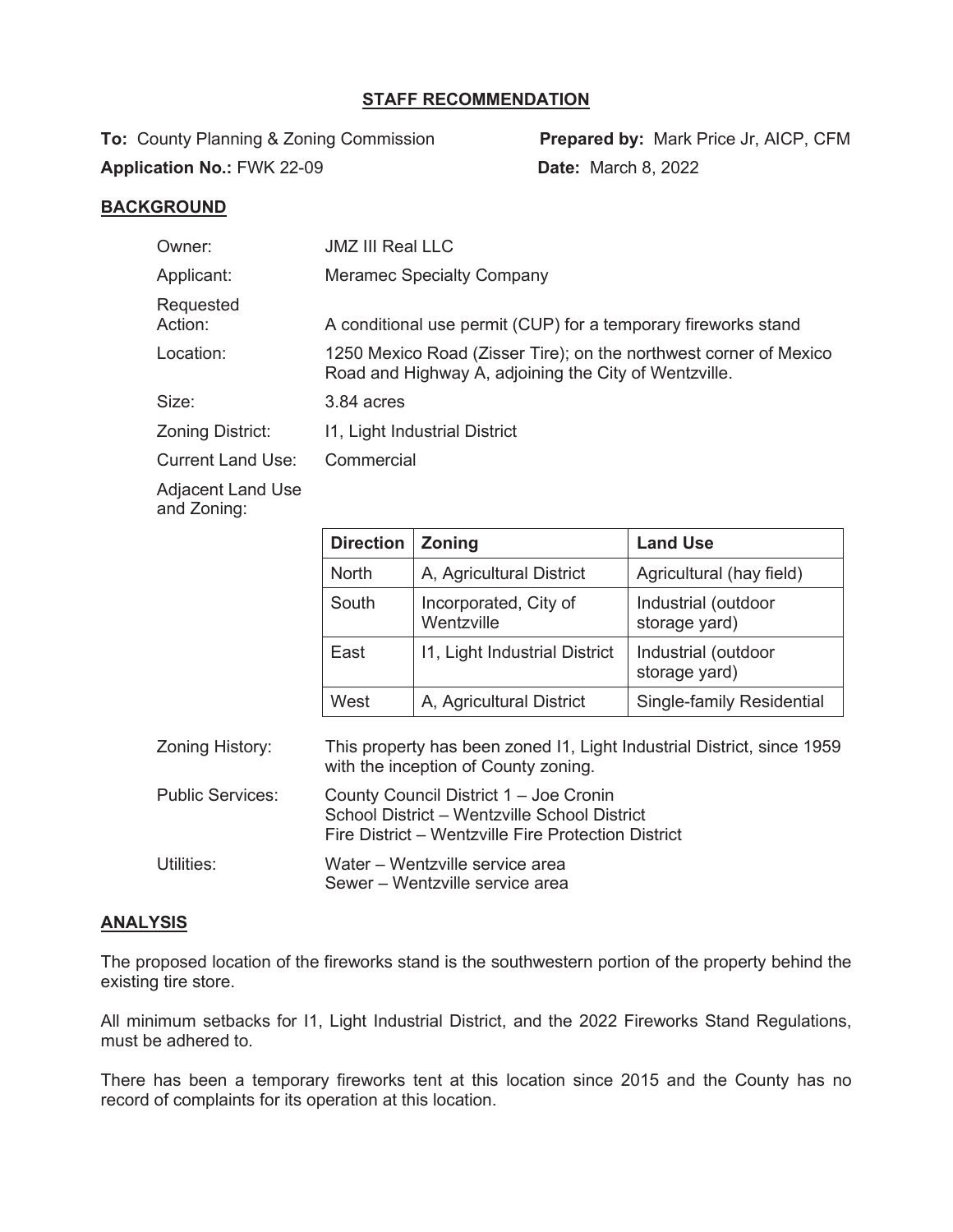Due to the temporary nature of this use, the proposed fireworks stand can be expected to create only minor and temporary land use impacts on adjacent properties.

#### **RECOMMENDATION**

**The Planning and Zoning Division recommends that the Conditional Use Permit for a temporary fireworks stand be approved subject to the following conditions:** 

- **1. The proposed use shall substantially comply with the attached concept plan.**
- **2. This temporary conditional use shall comply with all 2022 Fireworks Stand Regulations as adopted by the County Planning and Zoning Commission on March 16, 2022.**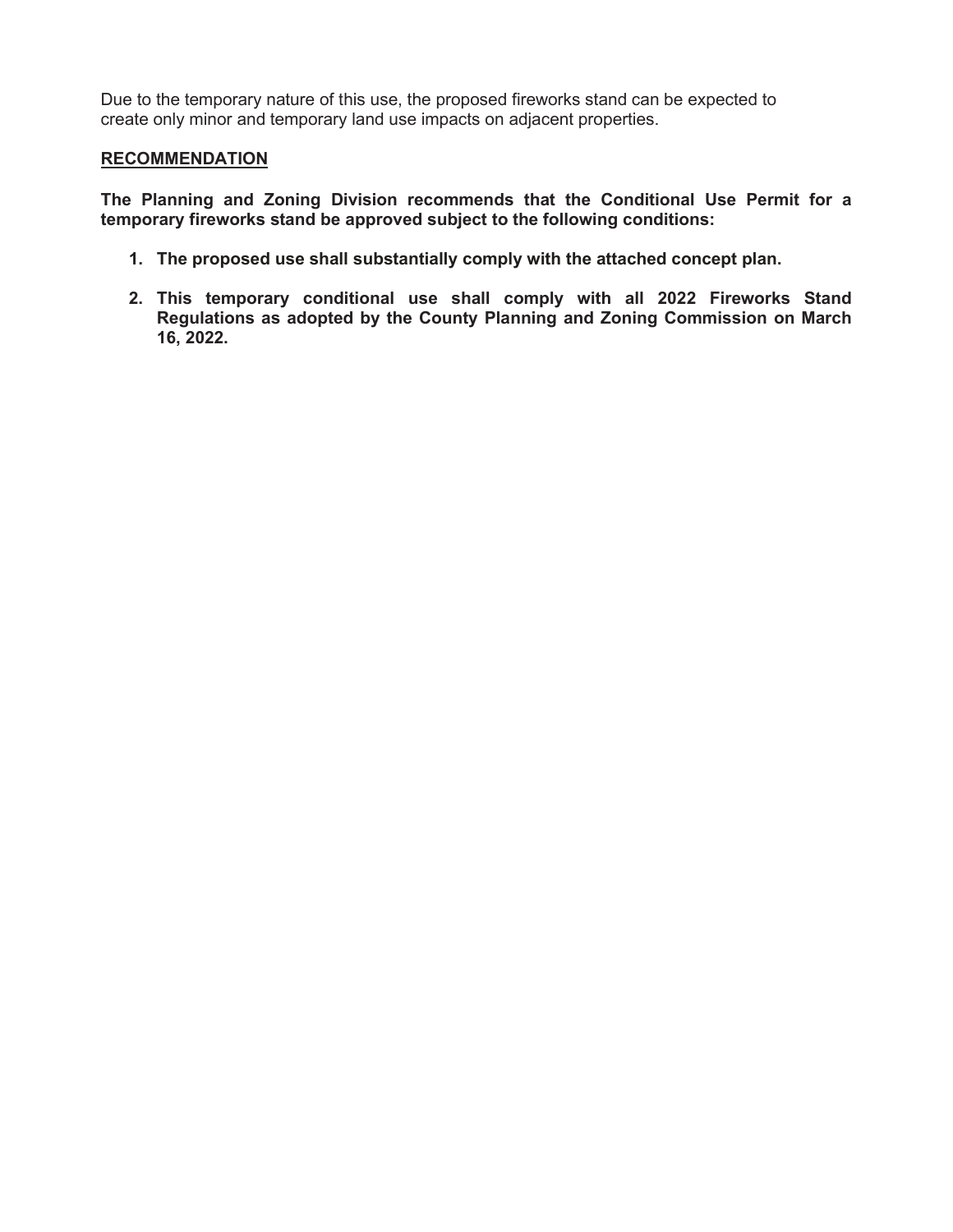

## FWK22-09 - Aerial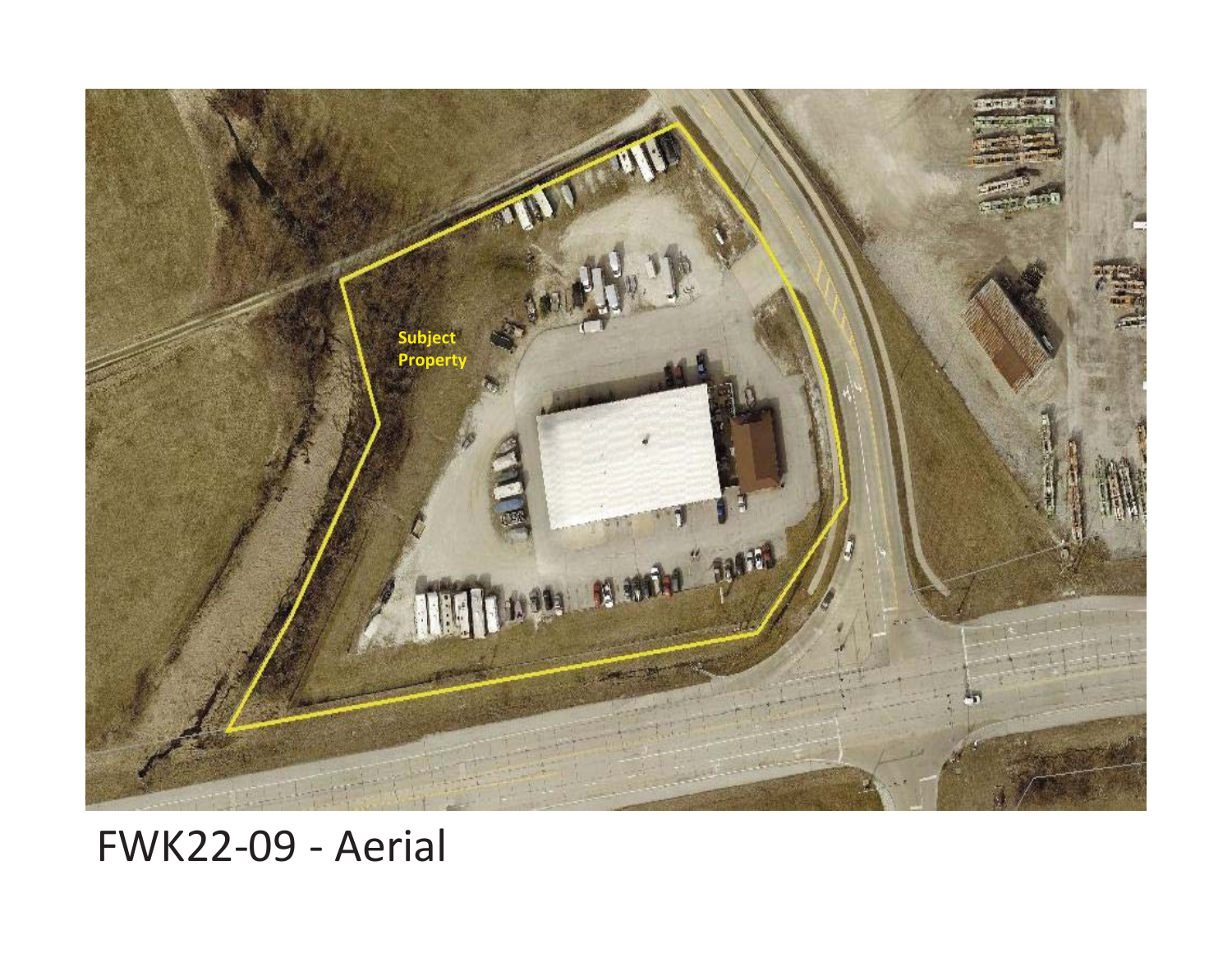

FWK22-09 - Zoning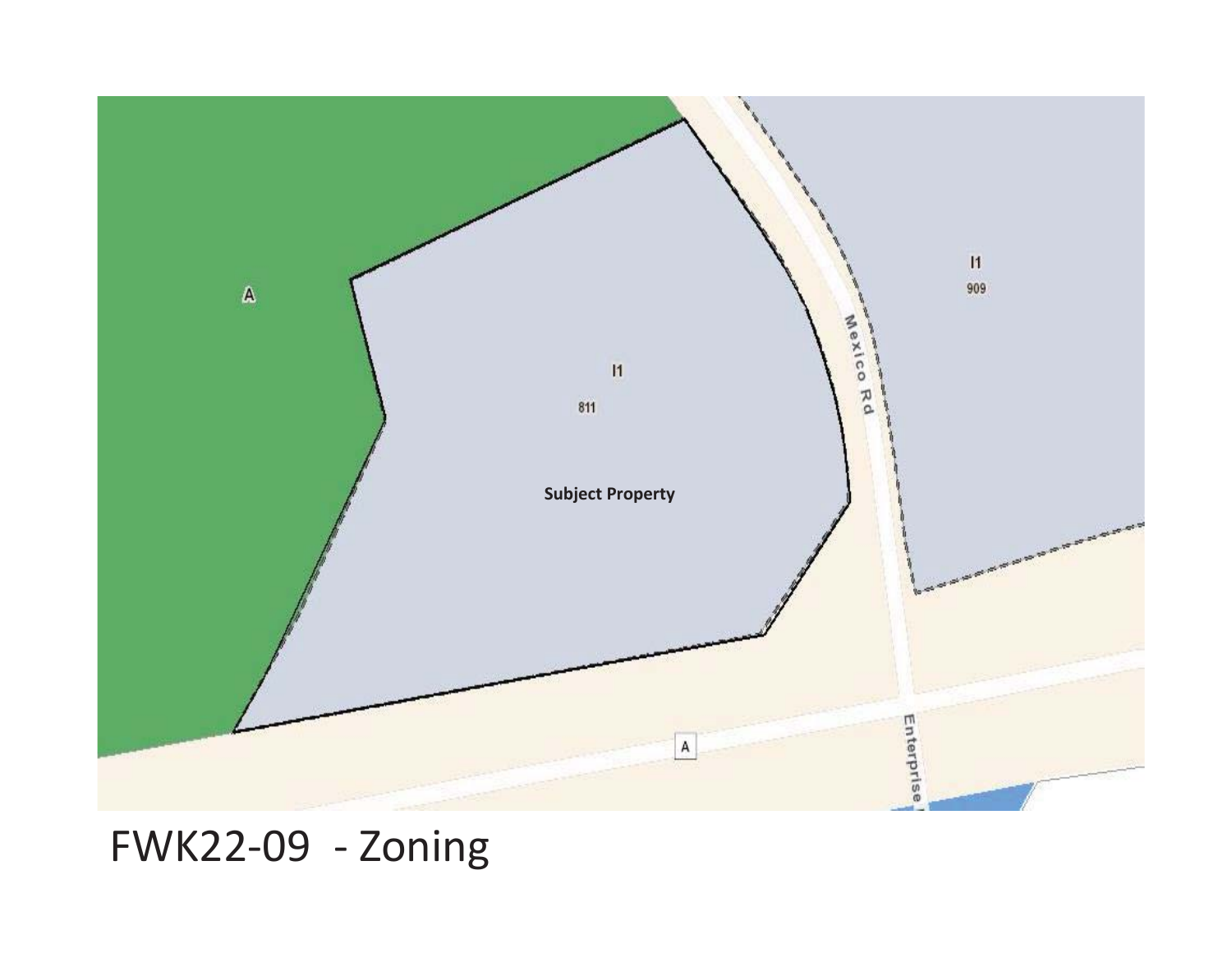

## FWK22-09 - Notification Area Map